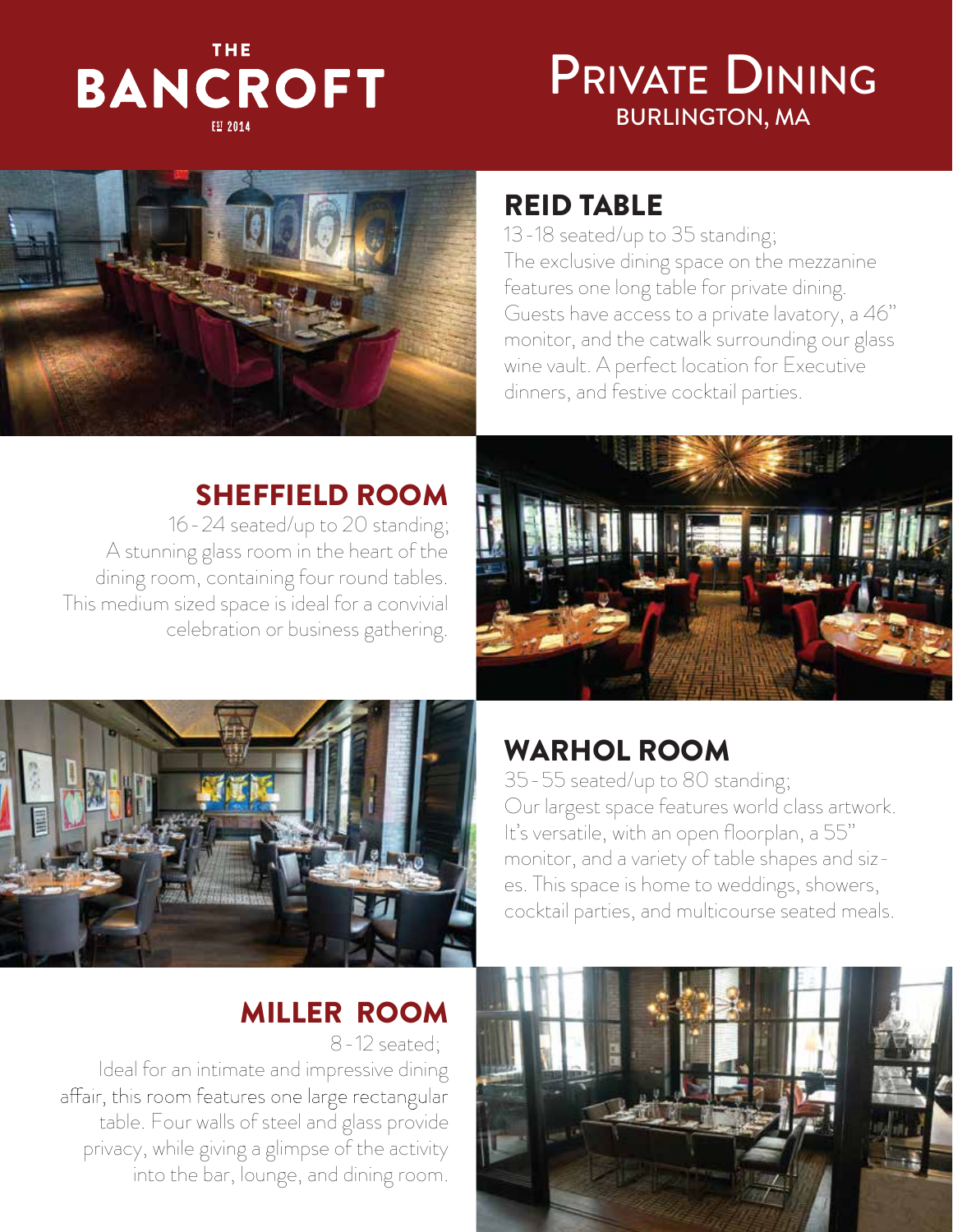# **DINNER \$80**

## **COCKTAIL RECEPTION**

HORS D'OEUVRES ARE CUSTOMIZABLE

## **PASSED HORS D'OEUVRES**

COCONUT CRUSTED FRIED SHRIMP + MANGO-PINEAPPLE SALSA SWEET CHILI + SESAME LOLLIPOP CHICKEN WINGS gluten-free TOMATO, FRESH MOZZARELLA, BASIL SKEWERS + WINE REDUCTION gluten-free

## **STARTER**

**BOSTON CLAM CHOWDER** HOUSE CRACKERS + SMOKED BACON

## **FORK + KNIFE ROMAINE CAESAR SALAD**

BRIOCHE CROUTON, WHITE ANCHOVIES + TREVISO

## **PETITE LETTTUCE + HERB SALAD**

BABY TOMATOES + ENGLISH CUCUMBER gluten-free + vegan

## **ENTRÉE**

**BLACK ANGUS FILET | 8 OZ** SEASONAL VEGETABLE + POTATO gluten-free

**CHICKEN UNDER A BRICK** SEASONAL VEGETABLE + POTATO + AU JUS gluten-free

## **CHARCOALED SALMON**

JULIENNED VEGETABLES + POTATO

**PANKO CRUSTED HADDOCK** SCAMPI SAUCE + POTATO

**HOUSEMADE SEASONAL RAVIOLI** SPRING PEA + SWEET CORN RAVIOLI, BUTTER + PARMESAN vegan entrée available upon request

## **FAMILY STYLE SAUCES + SALT**

BANCROFT HOUSE STEAK SAUCE, RED WINE SALT, CREAMY HORSERADISH + CRACKED WHITE PEPPER

## **DESSERT**

**CHOCOLATE MOUSSE DOME** MILK CHOCOLATE SAUCE + FLOURLESS CHOCOLATE CAKE gluten-free

## **SALTED CARAMEL CHEESECAKE**

VANILLA ANGLAISE + CARAMEL CHANTILLY

**COFFEE + TEA** 

BANCROFT BLEND, DECAF DANISH + MEM TEAS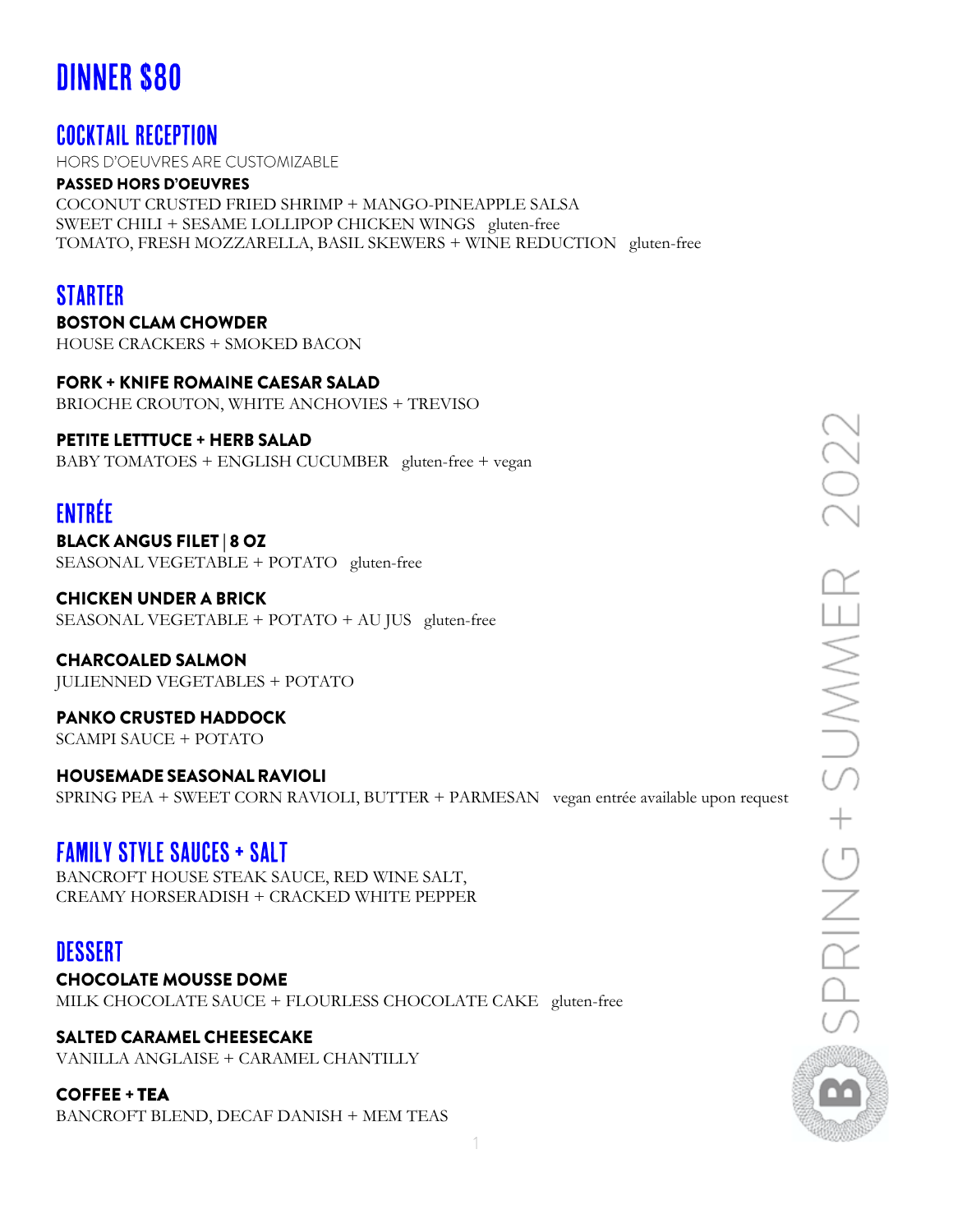# **DINNER \$95**

## **COCKTAIL RECEPTION**

HORS D'OEUVRES ARE CUSTOMIZABLE

#### **PASSED HORS D'OEUVRES**

CRAB CAKES + CHIPOTLE AIOLI BRULEED SEASONAL FRUIT + AMERICAN PROSCIUTTO gluten-free TEMPURA ZUCCHINI COINS + SOY DIPPING SAUCE gluten-free

## **STARTER**

**BOSTON CLAM CHOWDER** HOUSE CRACKERS + SMOKED BACON

**FORK + KNIFE ROMAINE CAESAR SALAD** BRIOCHE CROUTON, WHITE ANCHOVIES + TREVISO

**BABY ICEBERG WEDGE + BERKSHIRE BLUE** SMOKED BACON + CANDIED WALNUTS gluten-free

# **ENTRÉE**

28 DAY AGED PRIME RIB EYE | 16 OZ SEASONAL VEGETABLE + POTATO gluten-free

**BLACK ANGUS FILET | 8 OZ** SEASONAL VEGETABLE + POTATO gluten-free

### **CHICKEN UNDER A BRICK**

SEASONAL VEGETABLE + POTATO + AU JUS gluten-free

#1 SUSHI GRADE TUNA TWICE FRIED GREEN BEANS + STEAMED RICE

## **PANKO CRUSTED HADDOCK**

SCAMPI SAUCE + POTATO

## **HOUSEMADE VEGETARIAN SEASONAL RAVIOLI**

SPRING PEA + SWEET CORN RAVIOLI, BUTTER + PARMESAN vegan starter, entrée + dessert available upon request

## **FAMILY STYLE SAUCES + SALT**

BANCROFT HOUSE STEAK SAUCE, RED WINE SALT, CREAMY HORSERADISH + CRACKED WHITE PEPPER

## DESSERT

**CHOCOLATE MOUSSE DOME** MILK CHOCOLATE SAUCE + FLOURLESS CHOCOLATE CAKE gluten-free

## **SALTED CARAMEL CHEESECAKE**

VANILLA ANGLAISE + CARAMEL CHANTILLY

**COFFEE + TEA** 

BANCROFT BLEND, DECAF DANISH + MEM TEAS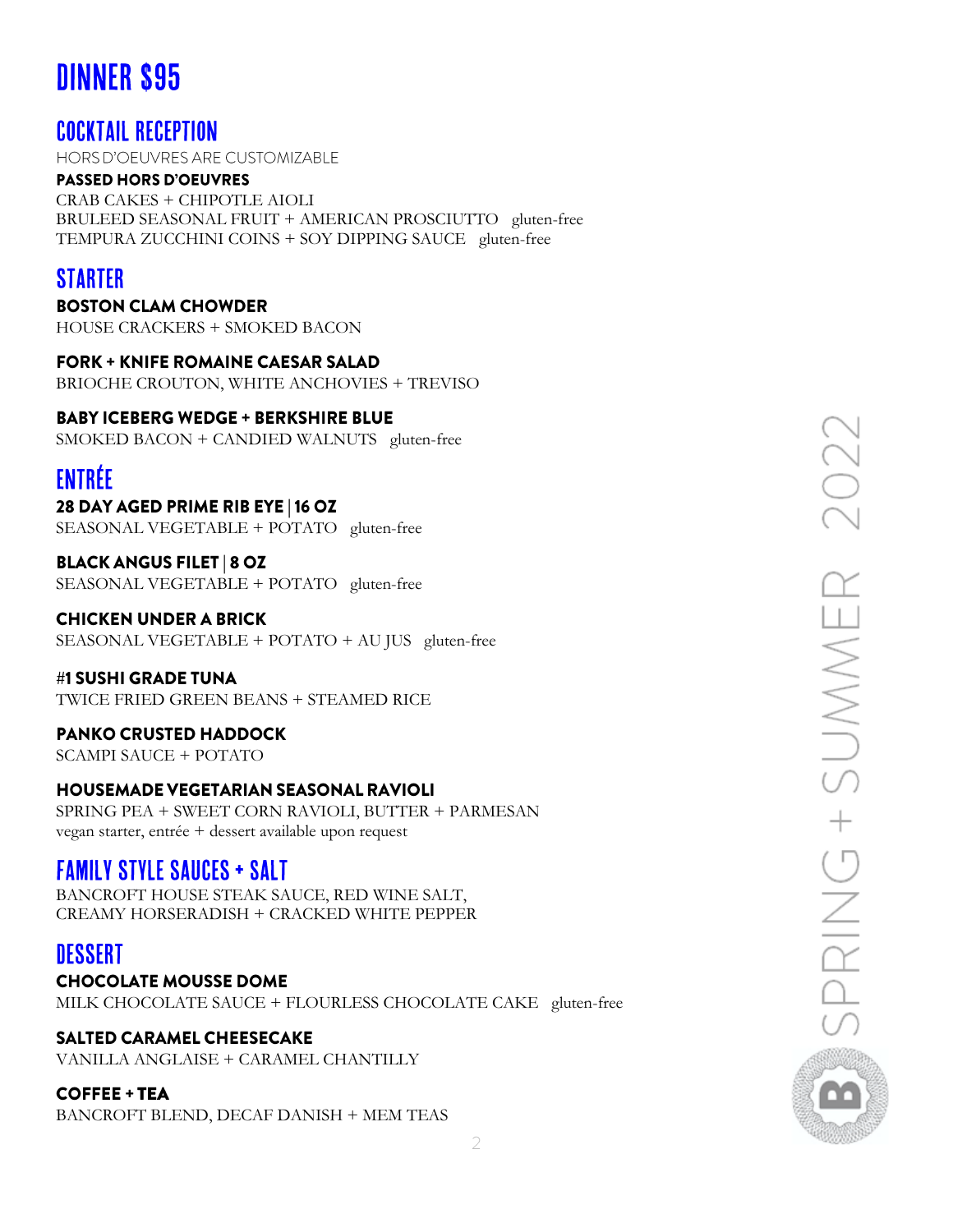# **DINNER \$125**

## **COCKTAIL RECEPTION**

**HORS D'OEUVRES ARE CUSTOMIZABLE** 

## **PASSED HORS D'OEUVRES**

NEW YORK SIRLOIN TAGLIATA + SHISHITO PEPPERS + TRUFFLE AIOLI gluten-free CHICKEN SKEWERS + KOREAN BBQ SAUCE gluten-free CHILLED SOBA NOODLES + SEASONAL VEGETABLES vegan ENDIVE, FIG PUREE + CANDIED WALNUT vegan

### **STATIONARY HORS D'OEUVRES:**

ICED TIGER SHRIMP COCKTAIL, RED + GREEN COCKTAIL SAUCE, LEMON + HORSERADISH LOCAL OYSTERS, SALSA VERDE + MIGNONETTE TWO WAYS

## **STARTER**

#### **SEASONAL MAPLEBROOK BURRATA** RHUBARB VINEGAR + FAVA BEAN HUMMUS gluten-free

**FORK + KNIFE ROMAINE CAESAR SALAD** BRIOCHE CROUTON, WHITE ANCHOVIES + TREVISO

#### **BOSTON CLAM CHOWDER**

HOUSE CRACKERS + SMOKED BACON

# ENTRÉE

28 DAY AGED PRIME RIB EYE | 16 OZ SEASONAL VEGETABLE + POTATO gluten-free

#### **BLACK ANGUS FILET MIGNON | 8 OZ** CRAB MEAT, SAUTEED SPINACH, ROASTED TOMATO + MUSHROOM NAPOLEON + CREAMED POTATOES gluten-free

### **CHICKEN UNDER A BRICK**

SEASONAL VEGETABLE + POTATO + AU JUS gluten-free

#### #1 SUSHI GRADE TUNA TWICE FRIED GREEN BEANS + STEAMED RICE

**POACHED LOBSTER | 1.5 LB** 

MUSHROOM BEURRE BLANC + ASPARAGUS

#### **HOUSEMADE SEASONAL RAVIOLI**

SPRING PEA + SWEET CORN RAVIOLI, BUTTER + PARMESAN vegan starter, entrée + dessert available upon request

## **FAMILY STYLE SAUCES + SALT**

BANCROFT HOUSE STEAK SAUCE, RED WINE SALT, CREAMY HORSERADISH + CRACKED WHITE PEPPER

## **DESSERT**

**CHOCOLATE MOUSSE DOME** MILK CHOCOLATE SAUCE + FLOURLESS CHOCOLATE CAKE gluten-free

### **SALTED CARAMEL CHEESECAKE**

VANILLA ANGLAISE + CARAMEL CHANTILLY

### **STRAWBERRY TART**

LEMON CURD + MIXED BERRY COULIS

**COFFEE + TEA** BANCROFT BLEND, DECAF DANISH + MEM TEAS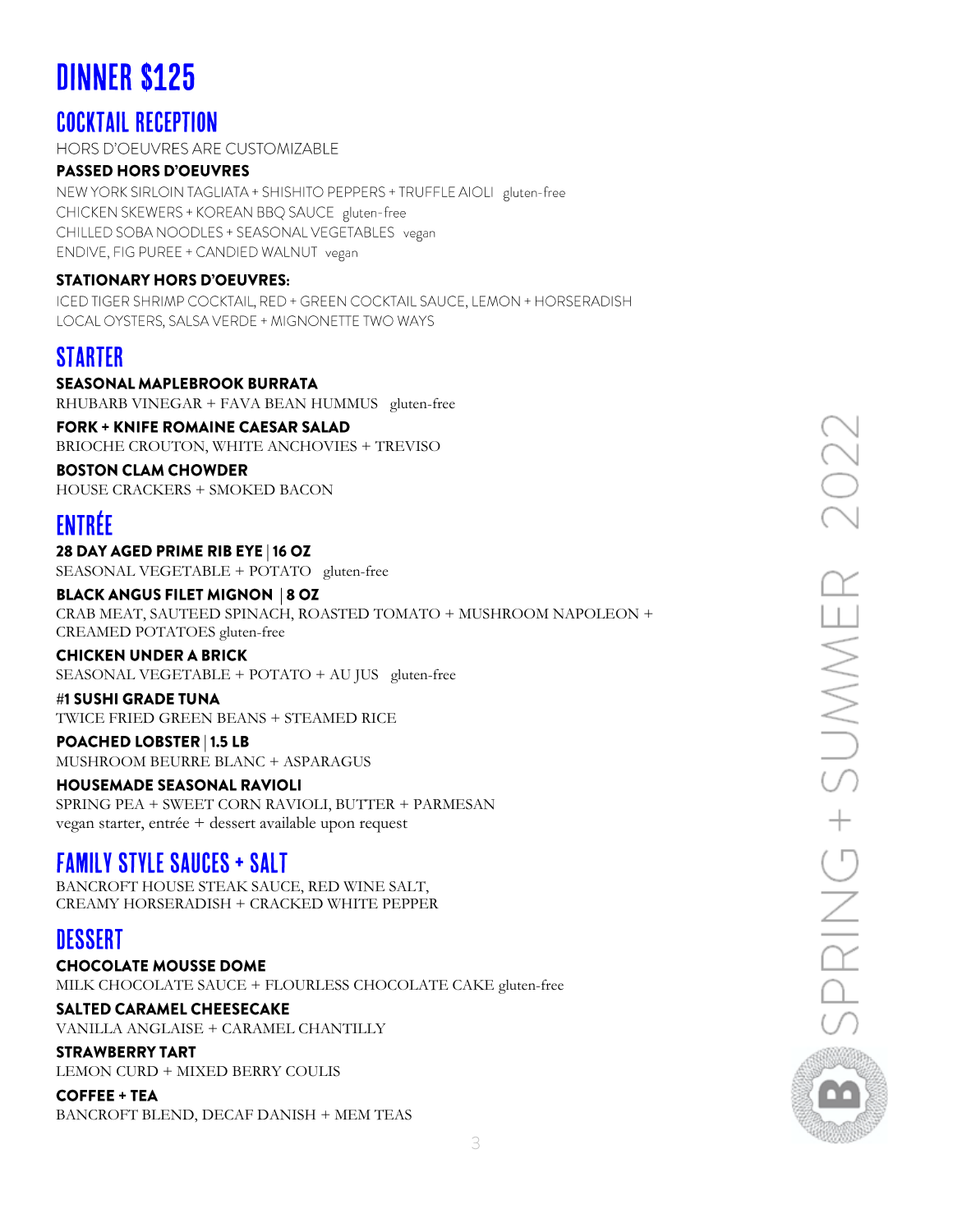# **Á LA CART FAMILY STYLE SIDES**

## **TWICE FRIED GREEN BEANS**

SOY + SESAME serves 3-4 \$14

#### **GRILLED GREEN ASPARAGUS**

BLACK TRUFFLE BUTTER + MALDONS SEA SALT serves 3-4 gluten-free \$15

## **CREAMED LEAF SPINACH**

FRIED CHIP-IN-FARM EGG serves 3-4 \$12

## **SAUTÉED LOCAL MUSHROOMS**

BRIOCHE + GREEN GARLIC BUTTER serves 3-4 \$13

## **LOBSTER MAC 'N' CHEESE**

HALF TAIL PER PORTION serves 4 \$60

## **TRUFFLE MAC 'N' CHEESE**

BECHAMEL serves 4 \$45

## **ANSON MILLS WHITE CORN POLENTA**

CRISPY VIDALIA ONIONS + TRUFFLE OIL serves 3-4 \$11

## YUKON GOLD MASHED POTATO

SWEET BUTTER serves 3-4 \$10

## **ROASTED FINGERLING POTATOES**

GARLIC CONFIT + SEA SALT serves 3-4 gluten-free \$11

## **BAG OF FRENCH FRIES**

ROSEMARY + HOUSE KETCHUP serves 3-4 \$9

# **DESSERT**

ALTERNATIVE OPTIONS TO PLATED DESSERTS.

## **HOUSEMADE CAKES**

ASK US FOR OUR FULL SELECTION gluten-free + vegan available

## **MINIATURE CANOLI** CLASSIC RICOTTA, CHOCOLATE + SEASONAL FRUIT FILLINGS 30 piece minimum \$3 EACH

**PETITE PASTRIES** CHEF'S SELECTION OF FOUR COOKIES, PETIT FOURS + BARS 30 piece minimum \$3 EACH

### **FRUIT SKEWERS** SEASONAL SELECTION 12 piece minimum gluten-free + vegan available \$4 EACH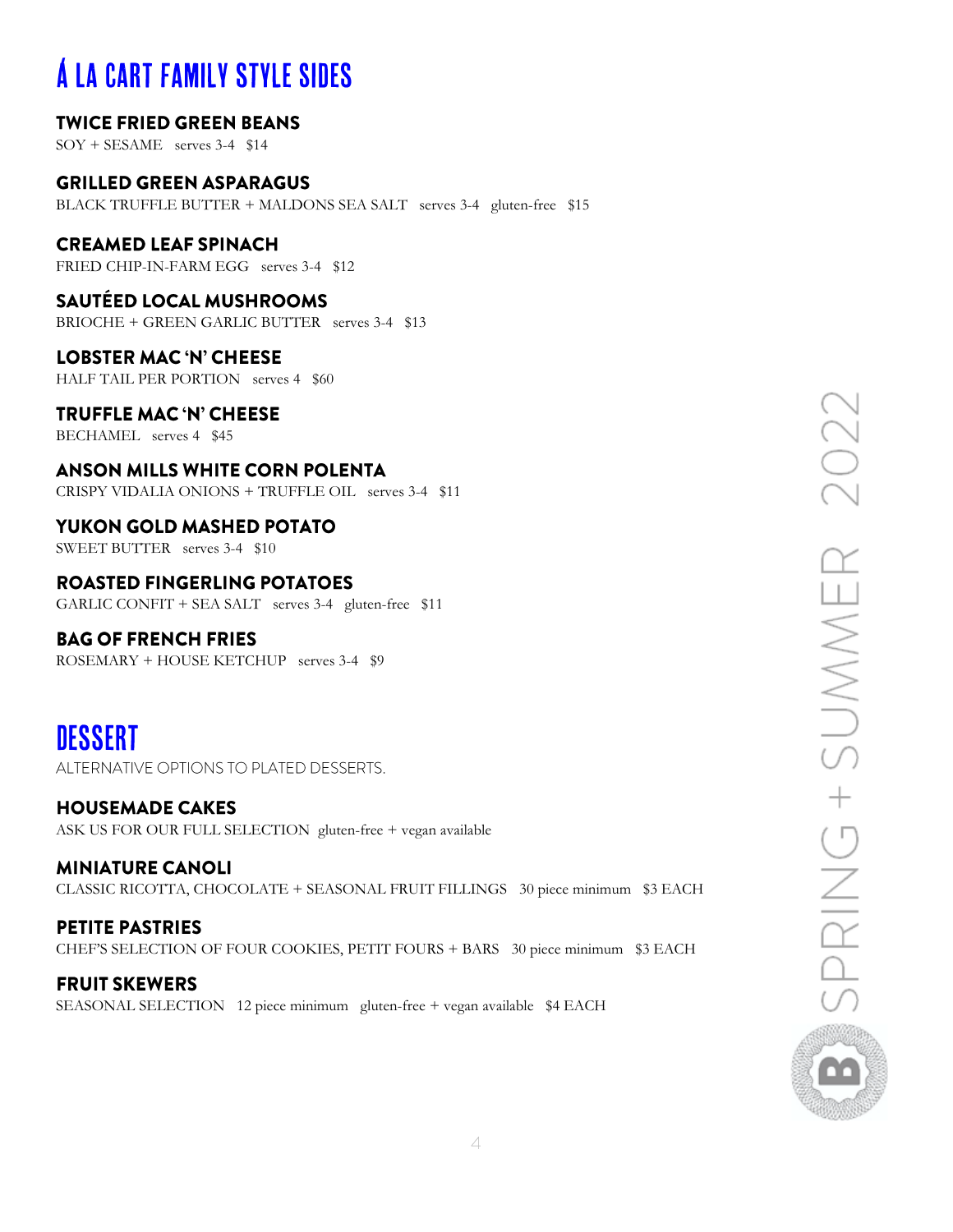# **PASSED + STATIONARY HORS D'OEUVRES**

# **CANAPÉS**

12 PIECE MINIMUM. PRICE PER PIECE.

# **BEEF**

NEW YORK SIRLOIN TAGLIATA + SHISHITO PEPPER + TRUFFLE AIOLI \$6 gluten-free BANCROFT BURGER SLIDERS, CABOT CHEDDAR + HOUSE KETCHUP \$7 CHIMICHURI SKIRT STEAK SKEWERS \$6 gluten-free MINIATURE CARNITAS BRAISED BEEF TACO, HORSERADISH + SCALLIONS \$6 BEEF TENDERLOIN, CREAMY HORSERADISH + POPOVER HALVES \$6

# **SEAFOOD**

SCALLOPS + BACON + LYLE'S SYRUP \$5 CRAB CAKES + CHIPOTLE AIOLI \$5 COCONUT CRUSTED FRIED SHRIMP + MANGO-PINEAPPLE SALSA \$4 LOBSTER FRITTER, OLD BAY AOILI \$7 MINIATURE NEW ENGLAND LOBSTER ROLL \$8 CAJUN SHRIMP, SMASHED AVOCADO, CITRUS, CILANTRO + TOSTADA \$5 gluten-free SEARED SEA SCALLOP, PARSNIP PURÉE + LEMON BUTTER \$5 gluten-free

## **POULTRY + PORK**

FRIED CHICKEN THIGH SLIDERS, PICKLED ONION + GARLIC AIOLI \$6 CHICKEN SKEWERS + KOREAN BBQ SAUCE \$4 gluten-free SWEET CHILI + SESAME LOLLIPOP CHICKEN WINGS \$4 gluten-free FOIE GRAS TERRINE, BRIOCHE + DRIED CHERRY SAUCE \$7 BRULÉED SEASONAL FRUIT + AMERICAN PROSCIUTTO \$4 gluten-free

## **VEGETARIAN**

TOMATO, MOZZARELLA + PARMESAN ARANCINI \$4 POLENTA FRIES, PARMESAN + TRUFFLE AIOLI \$3 gluten-free TEMPURA ZUCCHINI COINS + SOY DIPPING SAUCE \$3 SEARED GNOCCI + WHITE TRUFFLE OIL \$4 TOMATO, FRESH MOZZARELLA, BASIL SKEWERS + WINE REDUCTION \$3 gluten-free

# **VEGAN**

CUCUMBER ROUND, ROASTED PEPPERS, AGED BALSAMIC + BASIL \$3 gluten-free ENDIVE, FIG PUREE + CANDIED WALNUT \$3 gluten-free STUFFED PIQUILLO PEPPER + FAVA BEAN PURÉE \$4 gluten-free CHILLED SOBA NOODLES + SEASONAL VEGETABLES \$5 SEASONAL VEGAN CROSTINI \$3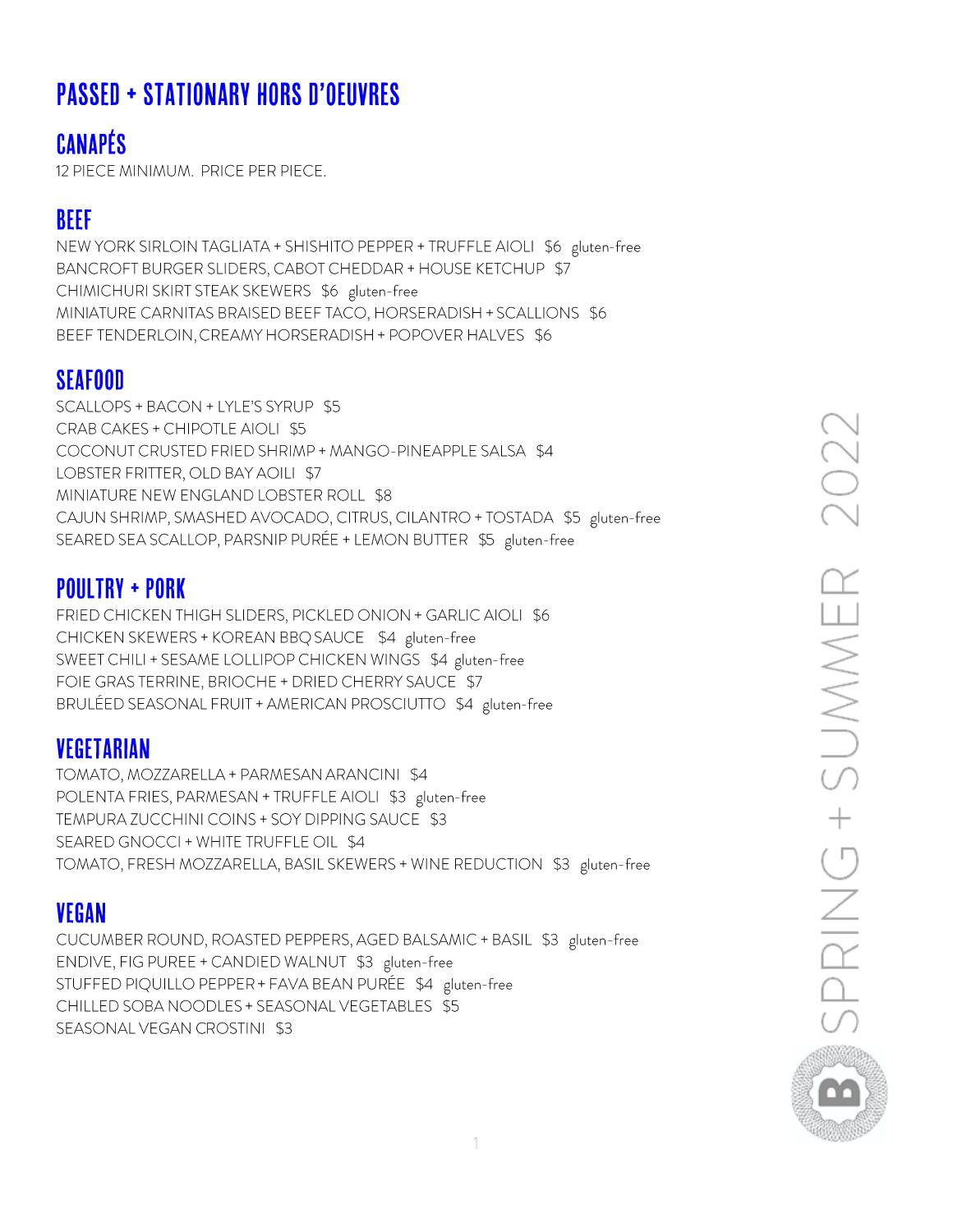## **SIGNATURE STARTERS**

PLATED. SERVES TWO.

#### **AMERICAN PROSCIUTTO + FIG PRESERVE**

BABY ARUGULA + GARLIC CIABATTA \$16

**FRIED IPSWICH WHOLE BELLY CLAMS** HOUSE TARTAR SAUCE + LEMON \$24

## **HAND CUT PRIME STEAK TARTARE**

PICKLED SHALLOTS + VIOLET MUSTARD \$20

## **SMALL BOARDS**

10 GUEST MINIMUM. PRICE PER GUEST.

### **LOCAL + IMPORTED CHEESES**

SEASONAL PRESERVES, CIABATTA + BRIOCHE \$8

#### **LOCAL + IMPORTED CHARCUTERIE**

ITALIAN OLIVES, PICKLED VEGETABLES + ASSORTED BREADS \$11

#### **SEASONAL FARM CRUDITÉS + HOUSEMADE ROOT CHIPS**

**VEGETABLE DIPS \$6** 

## **LARGE BOARDS**

15 GUEST MINIMUM. PRICE PER GUEST.

#### **MEDITERRANEAN MEZZE**

EGGPLANT HUMMUS, SEASONAL DIP, LAVASHE, ROASTED VEGETABLES, ASSORTED ROOT CHIPS, PITA + PAPPADOMS \$8

#### LOCAL + IMPORTED CHARCUTERIE, CHEESES + SEASONAL FARM CRUDITÉS

SEASONAL PRESERVES, ITALIAN OLIVES, PICKLED VEGETABLES, VEGETABLE DIPS, CIABATTA + BRIOCHE \$15

# **SEAFOOD TOWERS + BOATS**

CUSTOMIZED ICED + RAW DISPLAYS.

#### **LOCAL OYSTERS**

12 PIECE MINIMUM PER TYPE. SALSA VERDE + MIGNONETTE TWO WAYS \$3 EACH

#### **ICED TIGER SHRIMP COCKTAIL**

RED + GREEN COCKTAIL SAUCE, LEMON + HORSERADISH \$5 EACH

### **ICED LOBSTER TAILS**

RED + GREEN COCKTAIL SAUCE, LEMON + HORSERADISH MKT

## **KING CRAB LEGS**

WASABI CREAM SAUCE MKT

## **FLATBREADS**

8-10 PIECES PER ORDER.

#### **LOBSTER + ROASTED CORN** PARMESAN CREAM SAUCE \$30

**SWEET + SALTY** AMERICAN PROSCIUTTO, FIG + ARUGULA \$28

#### **MARGHERITA**

FRESH MOZZARELLA, TOMATO + BASIL \$22